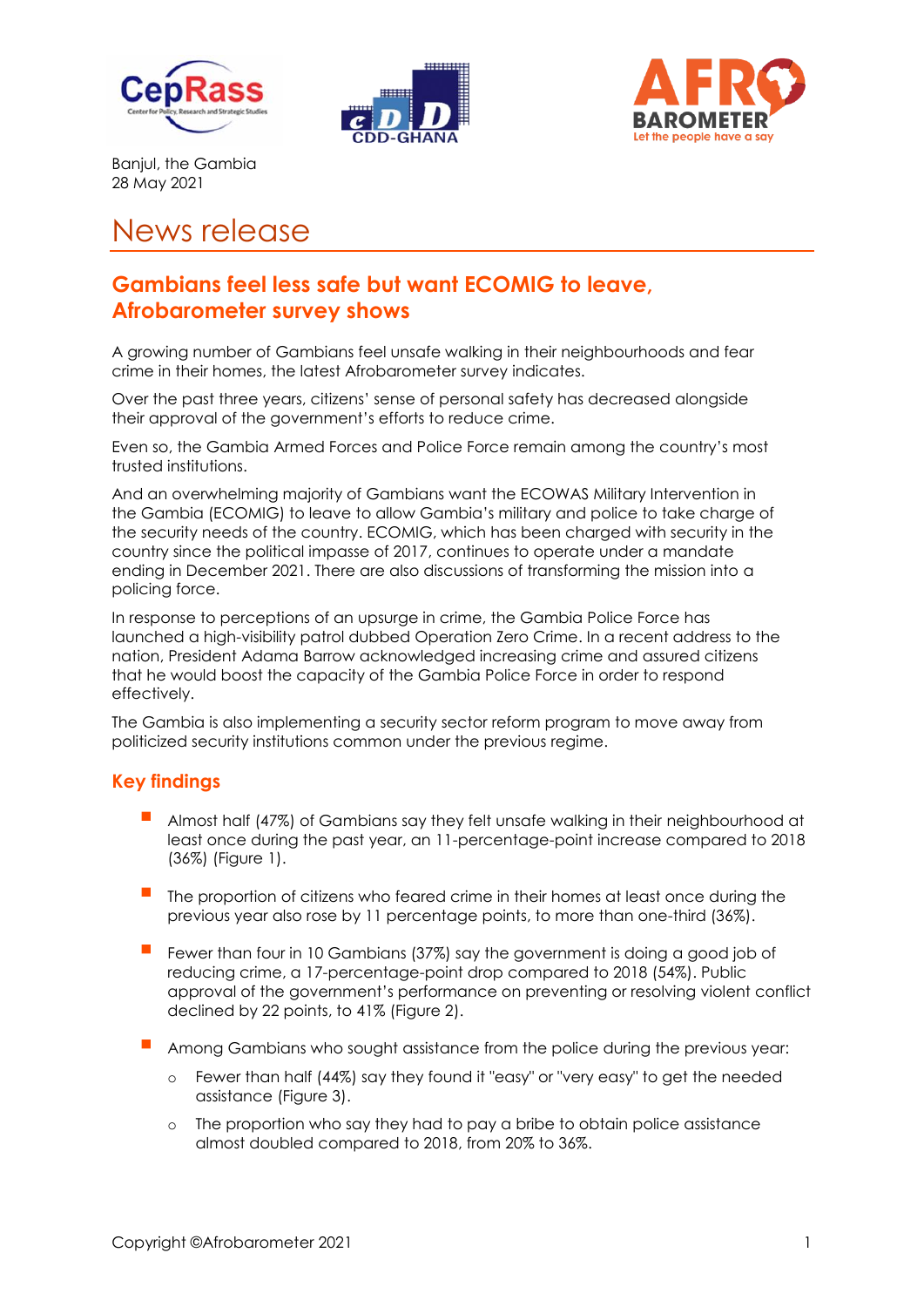

- Even so, popular trust in the country's security forces remains relatively strong, well ahead of trust in elected leaders. Six in 10 Gambians (59%) say they trust the Gambia Police Force "somewhat" or "a lot," while two-thirds (67%) say the same about the Gambia Armed Forces (Figure 4).
- Almost eight in 10 Gambians (78%) want the ECOWAS Military Intervention in the Gambia (ECOMIG) to leave, a 28-percentage-point increase compared to 2018 (50%) (Figure 5).

### **Afrobarometer surveys**

Afrobarometer is a pan-African, nonpartisan survey research network that provides reliable data on Africans' experiences and evaluations of democracy, governance, and quality of life. Seven rounds of surveys were completed in up to 38 countries between 1999 and 2018. Round 8 surveys are currently underway. Afrobarometer conducts face-to-face interviews in the language of the respondent's choice with nationally representative samples.

The Afrobarometer team in the Gambia, led by the Center for Policy, Research and Strategic Studies (CePrass), interviewed 1,200 adult Gambians between 30 January and 23 February 2021. A sample of this size yields country-level results with a margin of error of +/-3 percentage points at a 95% confidence level. A previous Afrobarometer survey was conducted in the Gambia in 2018.

### **Charts**



#### **Figure 1: Feeling unsafe** | The Gambia | 2018-2021

*Respondents were asked: Over the past year, how often, if ever, have you or anyone in your family: Felt unsafe walking in your neighbourhood? Feared crime in your home? (% who say "just once or twice," "several times," "many times," or "always")*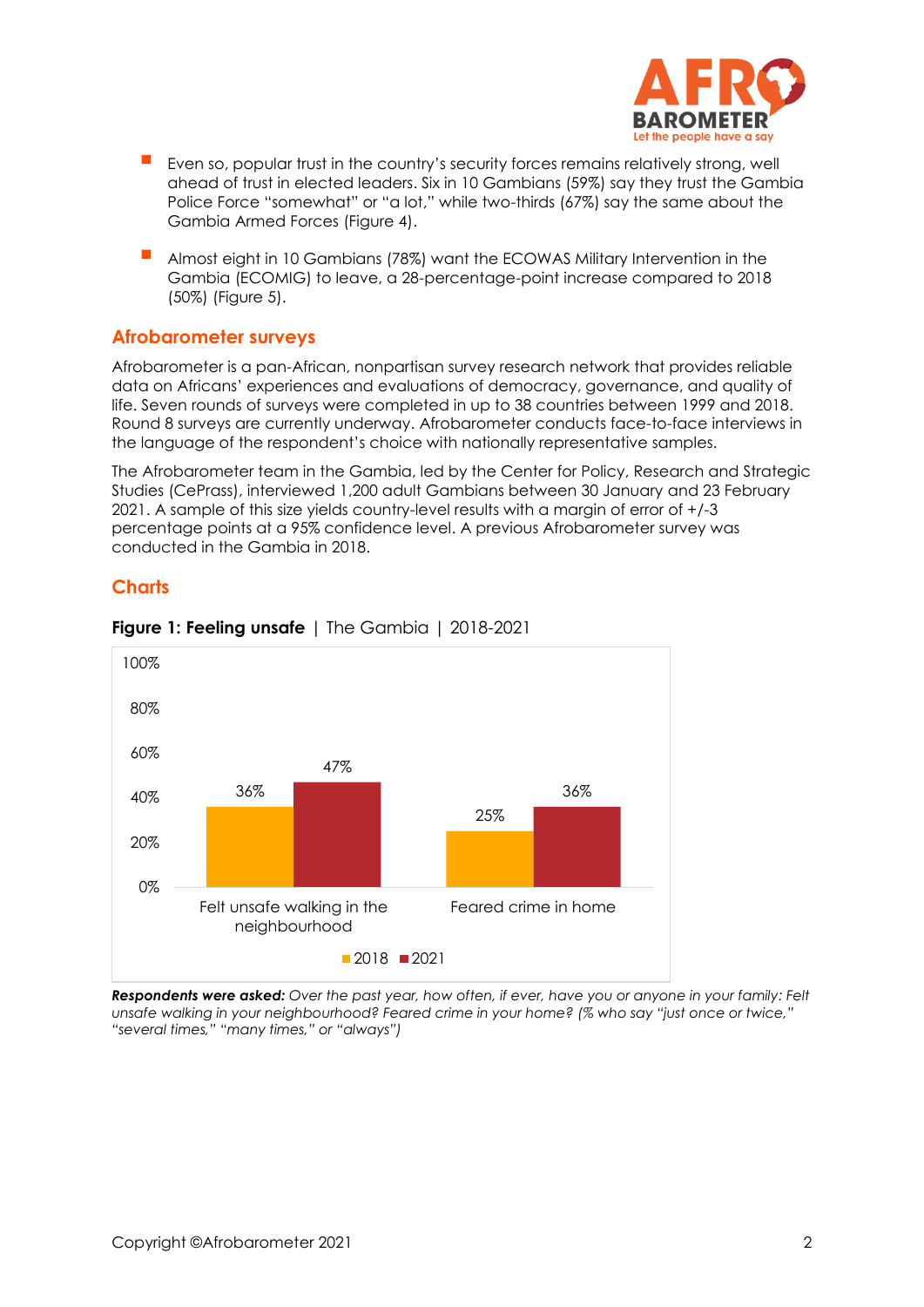



**Figure 2: Government handling of crime and violent conflict** │ The Gambia │ 2018-2021

*Respondents were asked: How well or badly would you say the current government is handling the following matters, or haven't you heard enough to say? (% who say "fairly well" or "very well")*



#### **Figure 3: Receiving police assistance** | The Gambia | 2018-2021

*Respondents who say they requested assistance from the police during the previous year were asked: How easy or difficult was it to obtain the assistance you needed? (% who say "easy" or "very* 

*easy")*

*And how often, if ever, did you have to pay a bribe, give a gift, or do a favour for a police officer in order to get the assistance you needed? (% who say "often," "a few times," or "once or twice.")*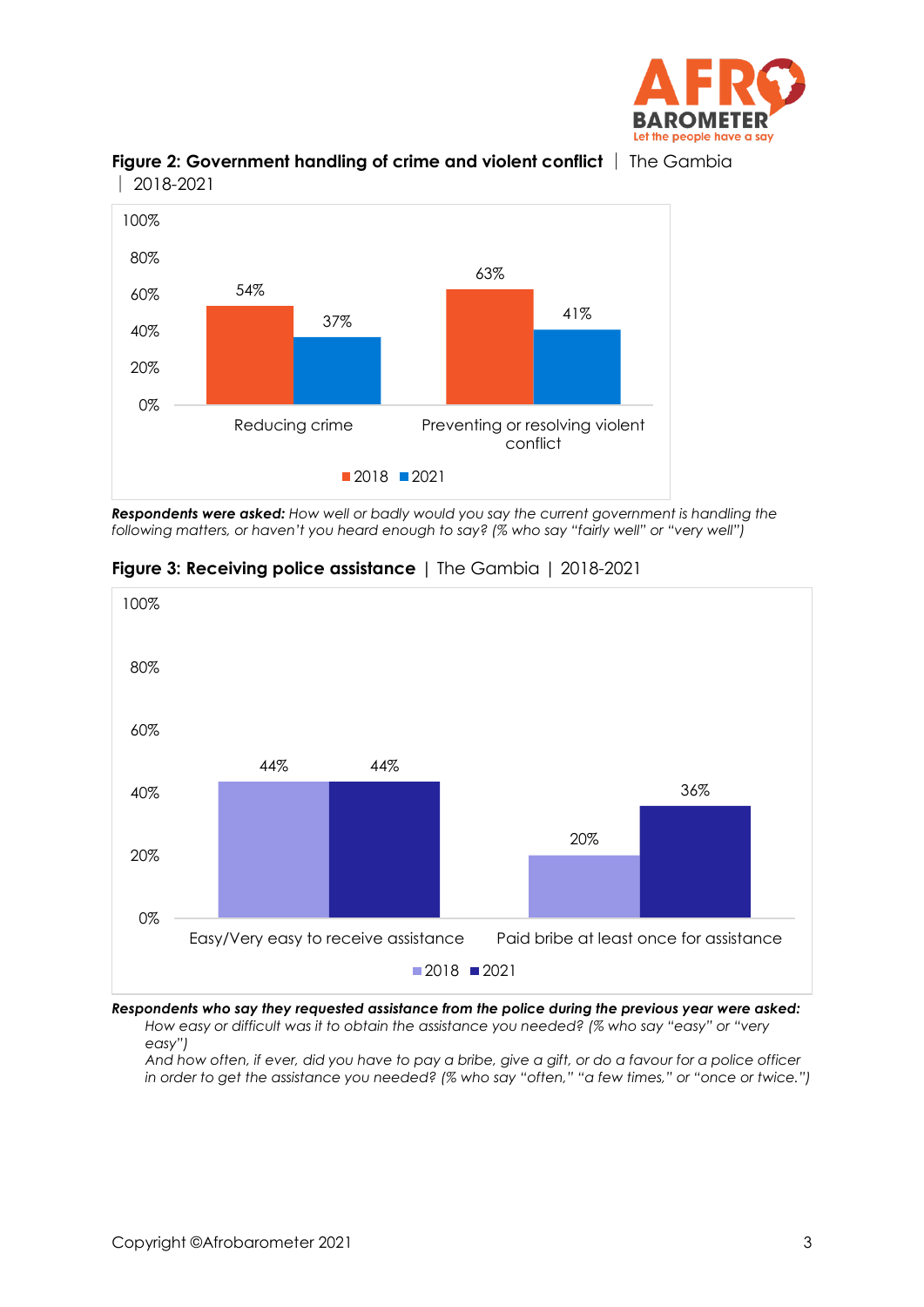





*Respondents were asked: How much do you trust each of the following, or haven't you heard enough about them to say? (% who say "a lot" or "somewhat")*



**Figure 5: Time for ECOMIG to leave** | The Gambia | 2018-2021

*Respondents were asked: Please tell me whether you agree or disagree with the following statement: The ECOWAS Military Intervention in the Gambia (ECOMIG) has served its purpose. It is time they leave in order for the Gambian Armed Forces and Police to take charge of security matters of the country.*